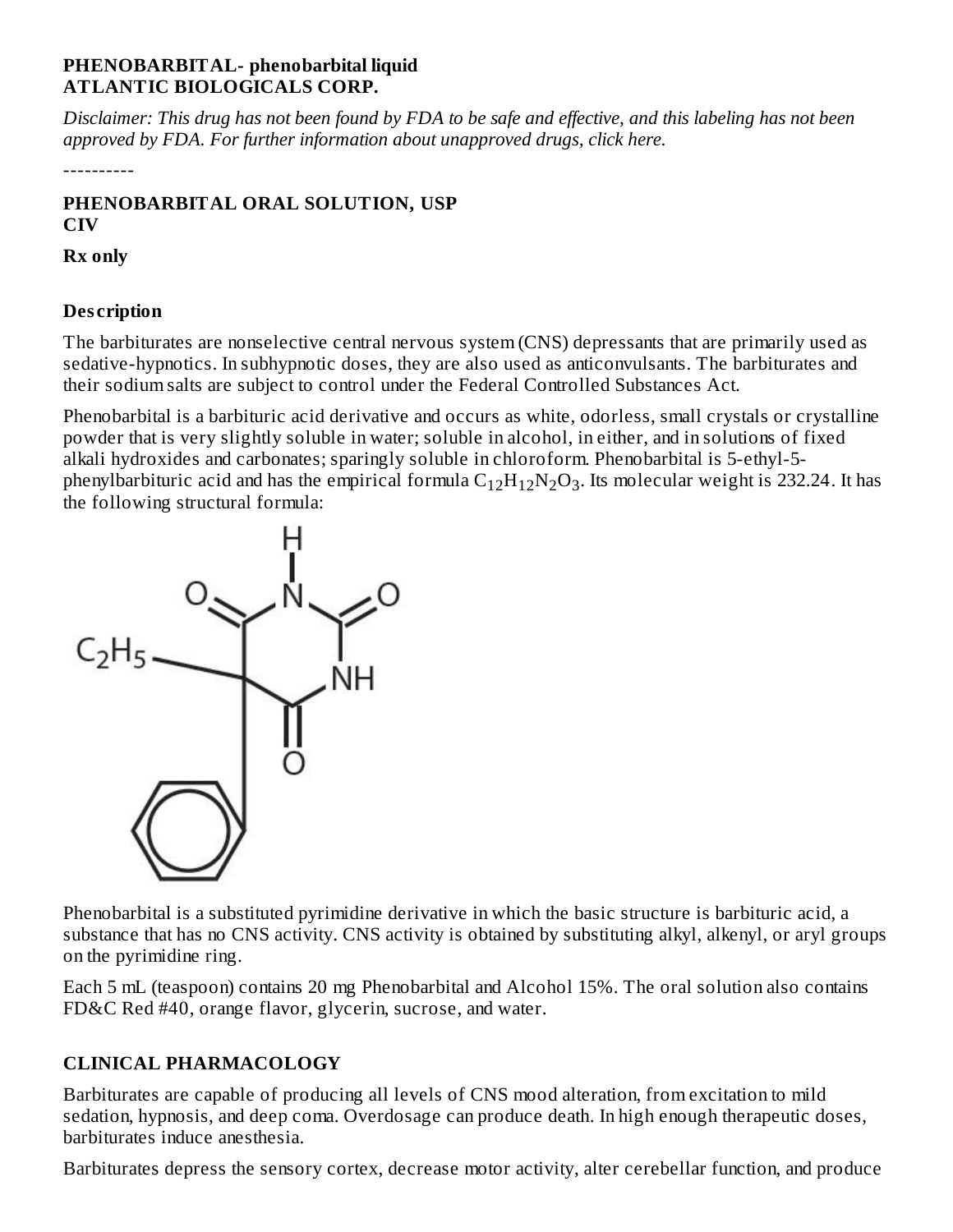drowsiness, sedation, and hypnosis.

Barbiturate-induced sleep differs from physiologic sleep. Sleep laboratory studies have demonstrated that barbiturates reduce the amount of time spent in the rapid eye movement (REM) phase of sleep or the dreaming stage. Also, Stages III and IV sleep are decreased. Following abrupt cessation of barbiturates used regularly, patients may experience markedly increased dreaming, nightmares, and/or insomnia. Therefore, withdrawal of a single therapeutic dose over 5 or 6 days has been recommended to lessen the REM rebound and disturbed sleep that contribute to the drug withdrawal syndrome (for example, the dose should be decreased from 3 to 2 doses/day for 1 week).

In studies, secobarbital sodium and pentobarbital sodium have been found to lose most of their effectiveness for both inducing and maintaining sleep by the end of 2 weeks of continued drug administration even with the use of multiple doses. As with secobarbital sodium and pentobarbital sodium, other barbiturates (including amobarbital) might be expected to lose their effectiveness for inducing and maintaining sleep after about 2 weeks. The short-, intermediate-, and to a lesser degree, long-acting barbiturates have been widely prescribed for treating insomnia. Although the clinical literature abounds with claims that the short-acting barbiturates are superior for producing sleep whereas the intermediate-acting compounds are more effective in maintaining sleep, controlled studies have failed to demonstrate these differential effects. Therefore, as sleep medications, the barbiturates are of limited value beyond short-term use.

Barbiturates have little analgesic action at subanesthetic doses. Rather, in subanesthetic doses, these drugs may increase the reaction to painful stimuli. All barbiturates exhibit anticonvulsant activity in anesthetic doses. However, of the drugs in this class, only phenobarbital, mephobarbital, and metharbital are effective as oral anticonvulsants in subhypnotic doses.

Barbiturates are respiratory depressants, and the degree of respiratory depression is dependent upon the dose. With hypnotic doses, respiratory depression produced by barbiturates is similar to that which occurs during physiologic sleep and is accompanied by a slight decrease in blood pressure and heart rate.

Studies in laboratory animals have shown that barbiturates cause reductions in the tone and contractility of the uterus, ureters, and urinary bladder. However, concentrations of the drugs required to produce this effect in humans are not reached with sedative-hypnotic doses.

Barbiturates do not impair the normal hepatic function but have been shown to induce liver microsomal enzymes, thus increasing and/or altering the metabolism of barbiturates and other drugs (*see* Drug Interactions under PRECAUTIONS).

## **Pharmacokinetics**

Barbiturates are absorbed in varying degrees following oral or parenteral administration. The salts are more rapidly absorbed than are the acids. The rate of absorption is increased if the sodium salt is ingested as a dilute solution or taken on an empty stomach.

Duration of action, which is related to the rate at which the barbiturates are redistributed throughout the body, varies among persons and in the same person from time to time.

Phenobarbital is classified as a long-acting barbiturate when taken orally. Its onset of action is 1 hour or longer, and it duration of action ranges from 10 to 12 hours.

Barbiturates are weak acids that are absorbed and rapidly distributed to all tissues and fluids, with high concentrations in the brain, liver, and kidneys. Lipid solubility of the barbiturates is the dominant factor in their distribution within the body. The more lipid soluble the barbiturate, the more rapidly it penetrates all tissues of the body. Barbiturates are bound to plasma and tissue proteins to a varying degree with the degree of binding increasing directly as a function of lipid solubility.

Phenobarbital has the lowest lipid solubility, lowest plasma binding, lowest brain protein binding, the longest delay in onset of activity, and the longest duration of action. The plasma half-life for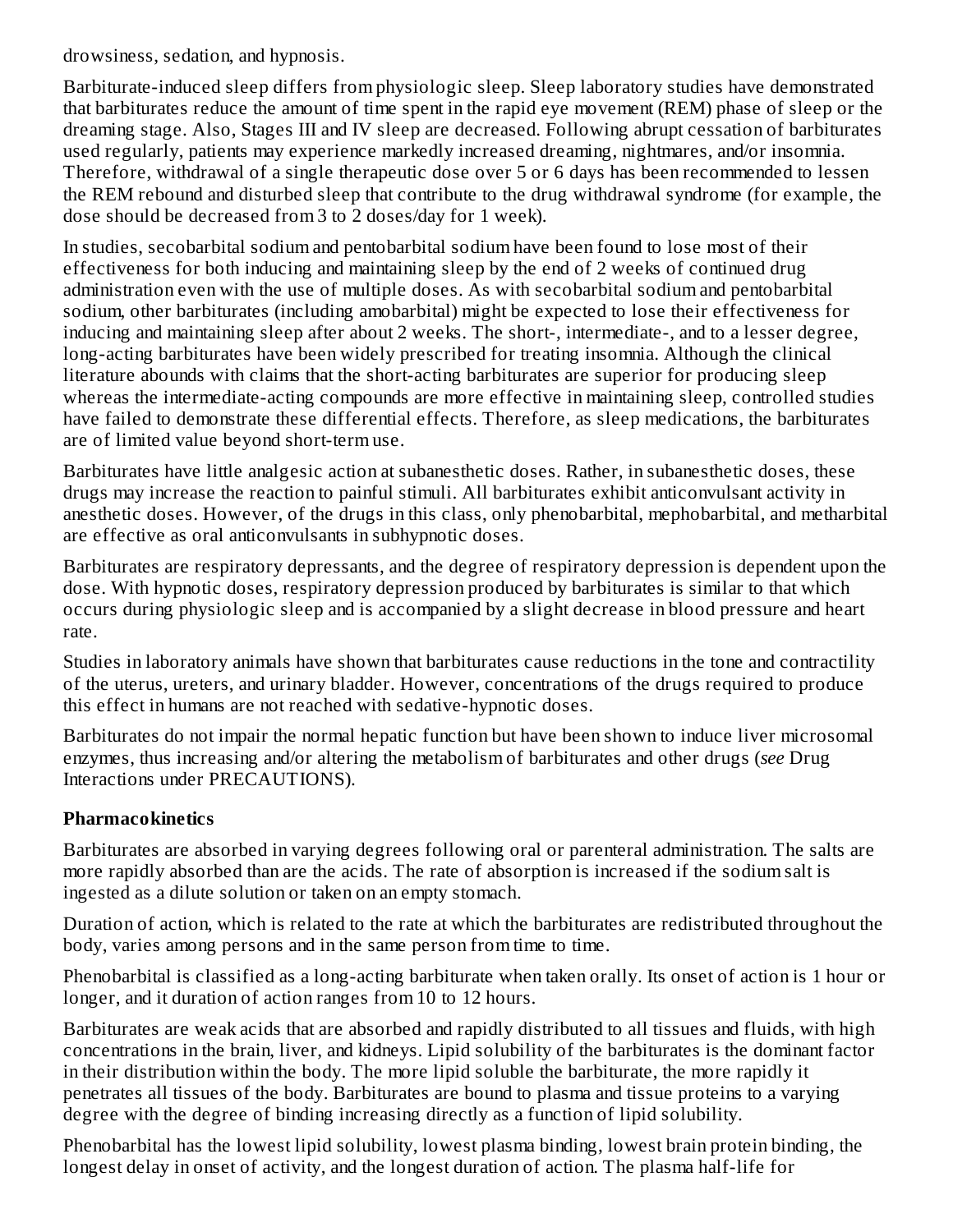phenobarbital in adults ranges between 53 and 118 hours with a mean of 79 hours. The plasma half-life for phenobarbital in children and newborns (less than 48 hours old) ranges between 60 to 180 hours with a mean of 110 hours.

Barbiturates are metabolized primarily by the hepatic microsomal enzyme system, and the metabolic products are excreted in the urine, and, less commonly, in the feces. Approximately 25% to 50% of a dose of phenobarbital is eliminated unchanged in the urine. The excretion of unmetabolized barbiturate is one feature that distinguishes the long-acting category from those belonging to other categories, which are almost entirely metabolized. The inactive metabolites of the barbiturates are excreted as conjugates of glucuronic acid.

## **INDICATIONS AND USAGE**

A. Sedative

B. Anticonvulsant- For the treatment of generalized and partial seizures.

## **CONTRAINDICATIONS**

Phenobarbital is contraindicated in patients who are hypersensitive to barbiturates, in patients with a history of manifest or latent porphyria, and in patients with marked impairment of liver function or respiratory disease in which dyspnea or obstruction is evident.

## **WARNINGS**

#### **1. Habit Forming**

Phenobarbital may be habit forming. Tolerance and psychological and physical dependence may occur with continued use (*see* DRUG ABUSE AND DEPENDENCE *and* Pharmacokinetics under CLINICAL PHARMACOLOGY). Patients who have psychologic dependence on barbiturates may increase the dosage or decrease the dosage interval without consulting a physician and may subsequently develop a physical dependence on barbiturates. In order to minimize the possibility of overdosage or the development of dependence, the prescribing and dispensing of sedative-hypnotic barbiturates should be limited to the amount required for the interval until the next appointment. Abrupt cessation after prolonged use in a person who is dependent on the drug may result in withdrawal symptoms, including delirium, convulsions, and possibly death. Barbiturates should be withdrawn gradually from any patient known to be taking excessive doses over long periods of time (*see* DRUG ABUSE AND DEPENDENCE).

#### **2. Acute or Chronic Pain**

Caution should be exercised when barbiturates are administered to patients with acute of chronic pain, because paradoxical excitement could be induced on important symptoms could be masked. However, the use of barbiturates as sedatives in the postoperative surgical period and as adjuncts to cancer chemotherapy is well established.

#### **3. Usage in Pregnancy**

Barbiturates can cause fetal damage when administered to a pregnant woman. Retrospective, casecontrolled studies have suggested a connection between the maternal consumption of barbiturates and a higher than expected incidence of fetal abnormalities. Barbiturates readily cross the placental barrier and are distributed throughout fetal tissues; the highest concentrations are found in the placenta, fetal liver, and brain. Fetal blood levels approach maternal blood levels following parenteral administration.

Withdrawal symptoms occur in infants born to women who receive barbiturates throughout the last trimester of pregnancy (*see* DRUG ABUSE AND DEPENDENCE).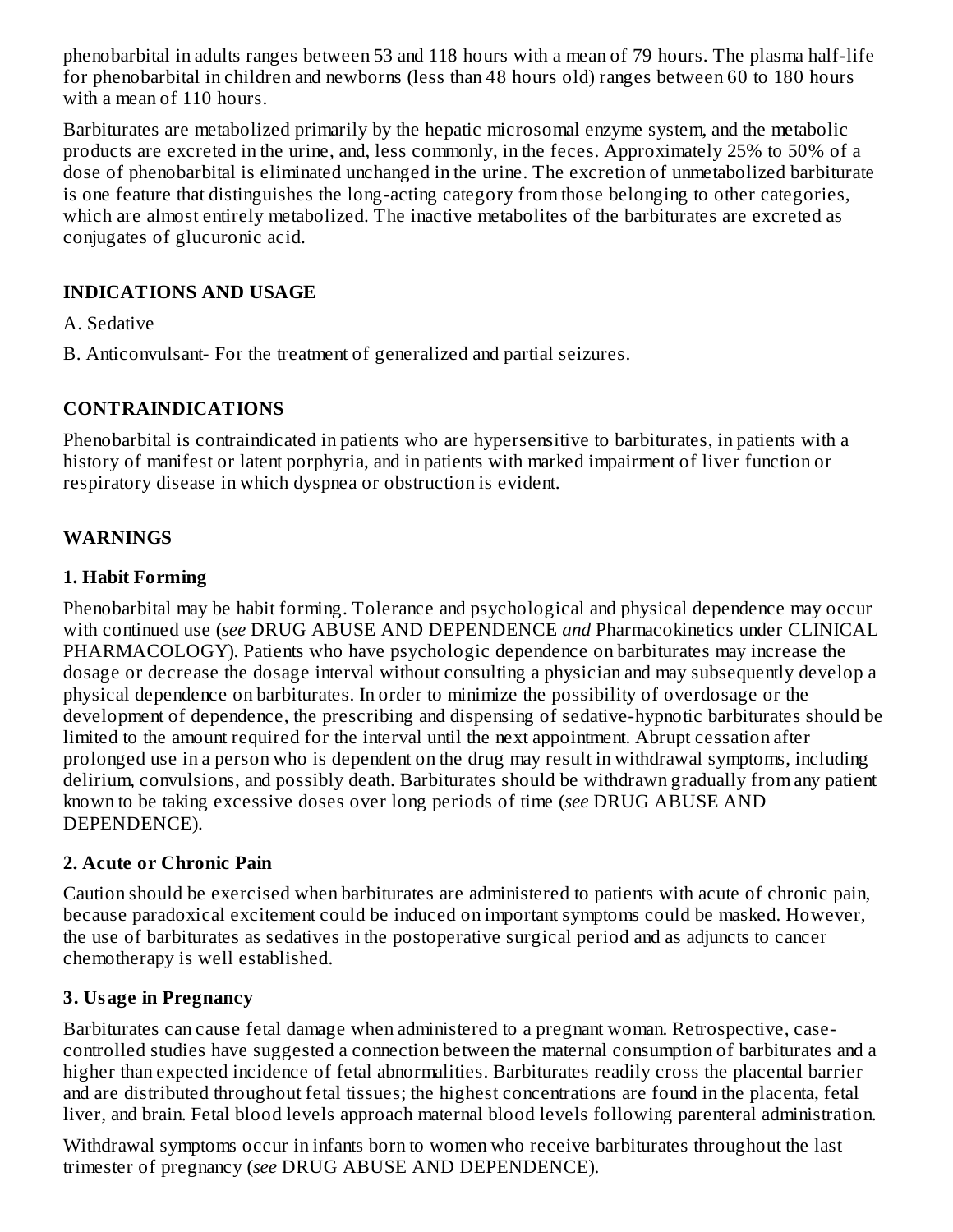If Phenobarbital is used during pregnancy or if the patient becomes pregnant while taking this drug, the patient should be apprised of the potential hazard to the fetus.

## **4. Usage in Children**

Phenobarbital has been reported to be associated with cognitive deficits in children taking it for complicated febrile seizures.

#### **5. Synergistic Effects**

The concomitant use of alcohol or other CNS depressants may produce additive CNS depressant effects.

## **PRECAUTIONS**

#### **General**

Barbiturates may be habit forming. Tolerance and psychological and physical dependence may occur with continued use (*see* DRUG ABUSE AND DEPENDENCE).

Barbiturates should be administered with caution, if at all, to patients who are mentally depressed, have suicidal tendencies, or have a history of drug abuse.

Elderly or debilitated patients may react to barbiturates with marked excitement, depression, or confusion. In some persons, especially children, barbiturates repeatedly produce excitement rather than depression.

In patients with hepatic damage, barbiturates should be administered with caution and initially in reduced doses. Barbiturates should not be administered to patients showing the premonitory signs of hepatic coma.

The systemic effects of exogenous and endogenous corticosteroids may be diminished by Phenobarbital. Thus, this product should be administered with caution to patients with borderline hypoadrenal function, regardless of whether it is of pituitary or of primary adrenal origin.

## **Information for Patients**

The following information and instructions should be given to patients receiving barbiturates.

1. The use of barbiturates carries with it an associated risk of psychological and/or physical dependence. The patient should be warned against increasing the dose of the drug without consulting a physician.

2. Barbiturates may impair the mental and/or physical abilities required for the performance of potentially hazardous tasks, such as driving a car or operating machinery. The patients should be cautioned accordingly.

3. Alcohol should not be consumed while taking barbiturates. The concurrent use of the barbiturates with other CNS depressants (e.g., alcohol, narcotics, tranquilizers, and antihistamines) may result in additional CNS-depressant effects.

## **Laboratory Test**

Prolonged therapy with barbiturates should be accompanied by periodic laboratory evaluation of organ systems, including hematopoietic, renal, and hepatic systems (*see* General under PRECAUTIONS *and* ADVERSE REACTIONS).

## **Drug Interactions**

Most reports of clinically significant drug interactions occurring with the barbiturates have involved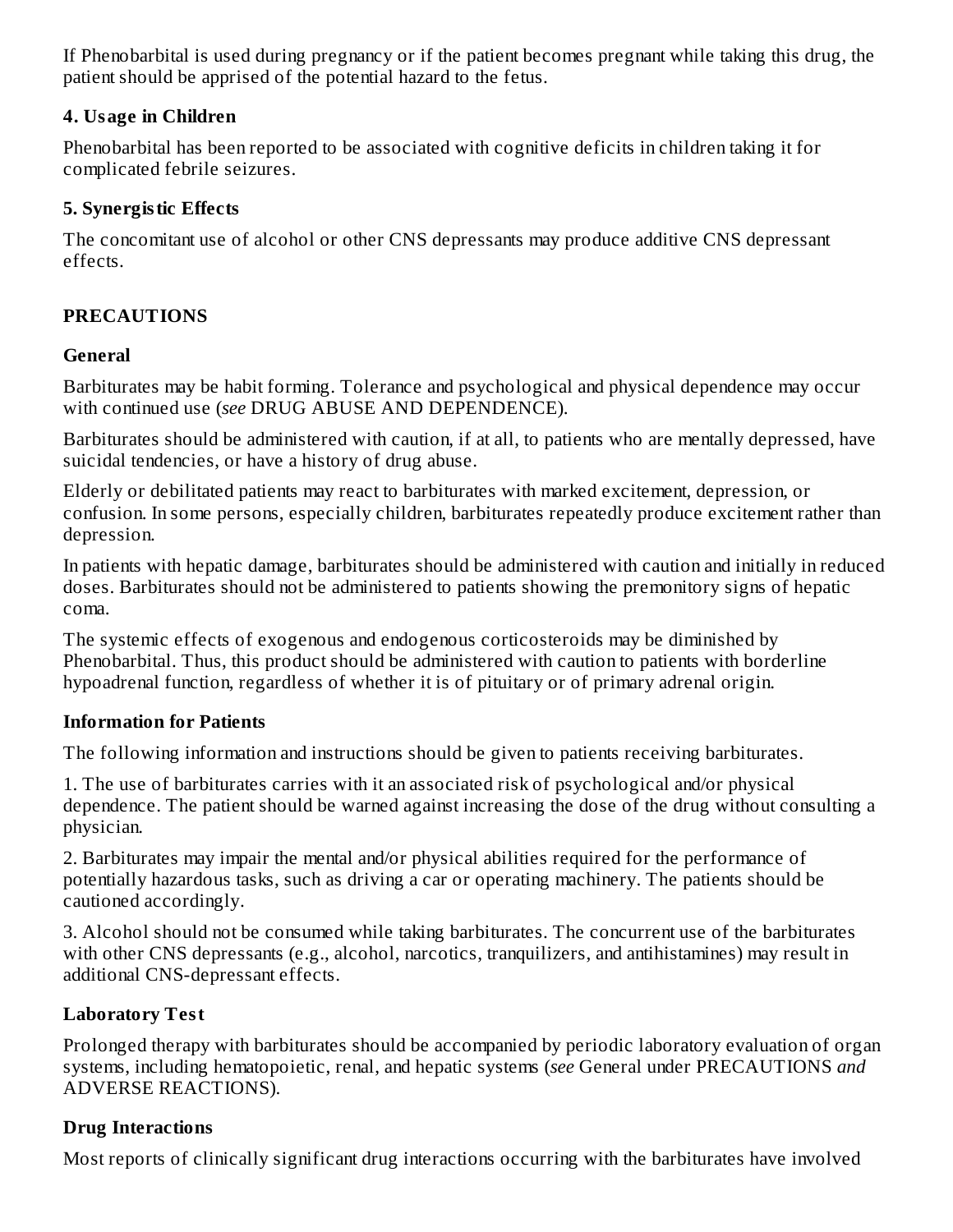phenobarbital. However, the application of this data to other barbiturates appears valid and warrants serial blood level determinations of the relevant drugs when there are multiple therapies.

#### 1. Anticoagulants

Phenobarbital lowers the plasma levels of dicumarol and causes a decrease in anticoagulant activity as measured by the prothrombin time. Barbiturates can induce hepatic microsomal enzymes resulting in increased metabolism and decreased anticoagulant response of oral anticoagulants (e.g., warfarin, acenocoumarol, dicumarol, and phenprocoumon). Patients stabilized on anticoagulant therapy may require dosage adjustments if barbiturates are added to or withdrawn from their dosage regimen.

#### 2. Corticosteroids

Barbiturates appear to enhance the metabolism of exogenous corticosteroids, probably through the induction of hepatic microsomal enzymes. Patients stabilized on corticosteroid therapy may require dosage adjustments if barbiturates are added to or withdrawn from their dosage regimen.

#### 3. Griseofulvin

Phenobarbital appears to interfere with the absorptions of orally administered griseofulvin, thus decreasing its blood level. The effect of the resultant decreased blood levels of griseofulvin on therapeutic response has not been established. However, it would be preferable to avoid concomitant administration of these drugs.

## 4. Doxycycline

Phenobarbital has been shown to shorten the half-life of doxycycline for as long as 2 weeks after barbiturate therapy is discontinued. This mechanism is probably through the induction of hepatic microsomal enzymes that metabolize the antibiotic. If phenobarbital and doxycycline are administered concurrently, the clinical response to doxycycline should be monitored closely.

#### 5. Phenytoin, Sodium Valproate, Valproic Acid

The effect of barbiturates on the metabolism of phenytoin appears to be variable. Some investigators report an accelerating effect, whereas others report no effect. Because the effect of barbiturates on the metabolism of phenytoin is not predictable, phenytoin and barbiturate blood levels should be monitored more frequently if these drugs are given concurrently. Sodium valproate and valproic acid increase the phenobarbital serum levels; therefore, phenobarbital blood levels should be closely monitored and appropriate dosage adjustments made as clinically indicated.

#### 6. CNS Depressants

The concomitant use of other CNS depressants, including other sedatives or hypnotics, antihistamines, tranquilizers, or alcohol, may produce additive depressants.

## 7. Monoamine Oxidase Inhibitors (MAOIs)

MAOIs prolong the effects of barbiturates, probably because metabolism of the barbiturate is inhibited.

## 8. Estradiol, Estrone, Progesterone, and other Steroidal Hormones

Pretreatment with or concurrent administration of phenobarbital may decrease the effect of estradiol by increasing its metabolism. There have been reports of patients treated with antiepileptic drugs (e.g., phenobarbital) who become pregnant while taking oral contraceptives. An alternate contraceptive method might be suggested to women taking Phenobarbital.

#### **Carcinogenesis**

1. Animal Data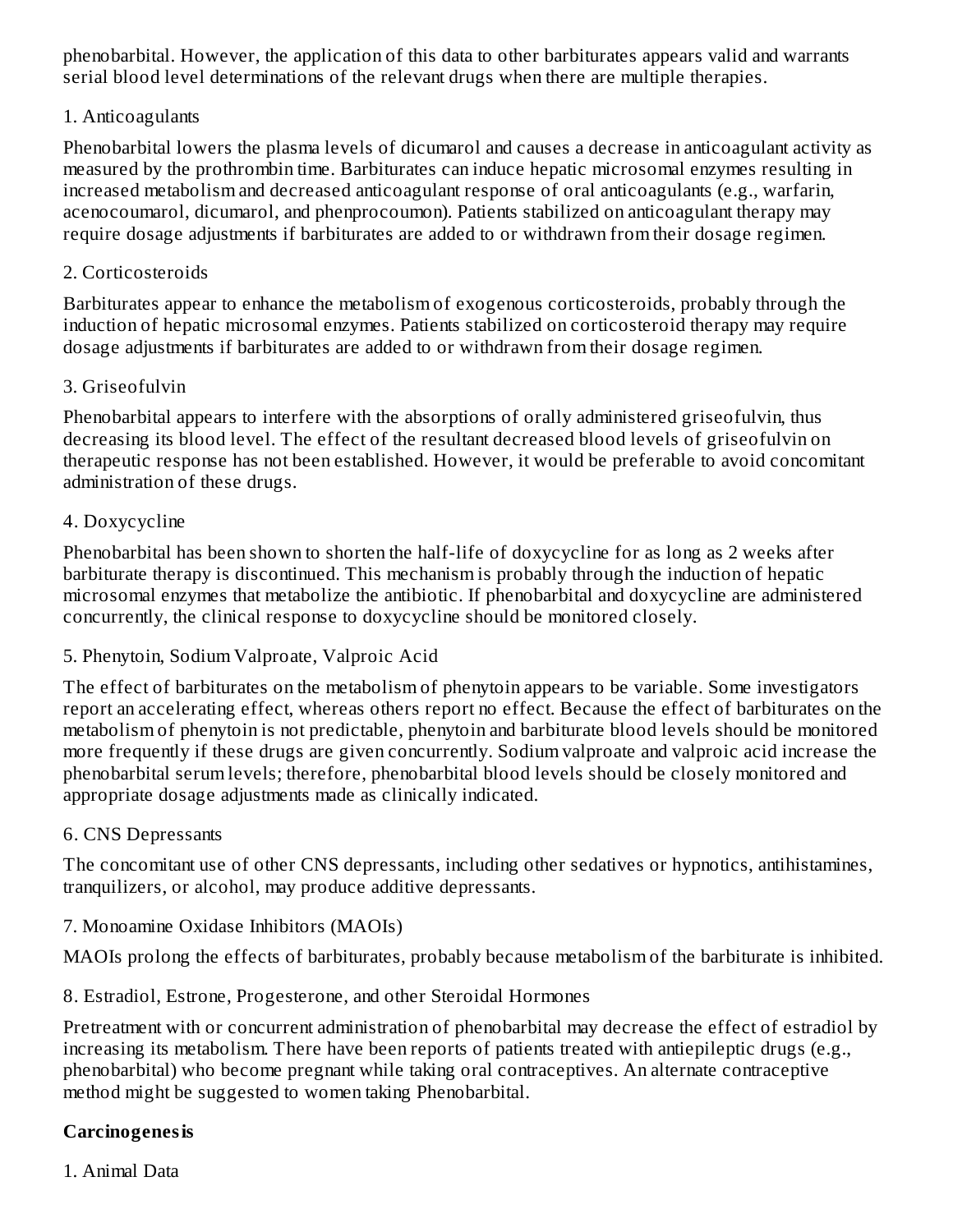Phenobarbital sodium is carcinogenic in mice and rats after lifetime administration. In mice, it produced benign and malignant liver cell tumors. In rats, benign liver cell tumors were observed very late in life.

#### 2. Human Data

In a 29-year epidemiologic study of 9,136 patients who were treated on an anticonvulsant protocol that included phenobarbital, results indicated a higher than normal incidence of hepatic carcinoma. Previously, some of these patients had been treated with thorotrast, a drug which is known to produce hepatic carcinomas. Thus, this study did not provide sufficient evidence that phenobarbital sodium is carcinogenic in humans.

A retrospective study of 84 children with brain tumors matched to 73 normal controls and 78 cancer controls (malignant disease other than brain tumors) suggested an association between exposure to barbiturates prenatally and an increased incidence of brain tumors.

#### **Usage in Pregnancy**

1. Teratogenic Effects

*Pregnancy Category D*

*See* Usage in Pregnancy under WARNINGS.

#### 2. Nonteratogenic Effects

Reports of infants suffering from long-term barbiturate exposure in utero included the acute withdrawal syndrome of seizures and hyperirritability from birth to a delayed onset of up to 14 days (*see* DRUG ABUSE AND DEPENDENCE).

#### **Labor and Delivery**

Hypnotic doses of barbiturates do not appear to impair uterine activity significantly during labor. Full anesthetic doses of barbiturates decrease the force and frequency of uterine contractions. Administration of sedative-hypnotic barbiturates to the mother during labor may result in respiratory depression in the newborn. Premature infants are particularly susceptible to the depressant effects of barbiturates. If barbiturates are used during labor and delivery, resuscitation equipment should be available.

Data are not available to evaluate the effect of barbiturates when forceps delivery or other intervention is necessary or to determine the effect of barbiturates on the later growth, development, and functional maturation of the child.

## **Nursing Mothers**

Caution should be exercised when phenobarbital is administered to a nursing woman, because small amounts of barbiturates are excreted in the milk.

## **ADVERSE REACTIONS**

The following adverse reactions have been reported:

*CNS Depression*- Residual sedation or "hangover", drowsiness, lethargy, and vertigo. Emotional disturbances and phobias may be accentuated. In some persons, barbiturates such as phenobarbital repeatedly produce excitement rather than depression, and the patient may appear to be inebriated. Irritability and hyperactivity can occur in children. Like other nonanalgesic hypnotic drugs, barbiturates such as phenobarbital, when given in the presence of pain, may cause restlessness, excitement, and even delirium. Rarely, the use of barbiturates results in the localized or diffuse myalgic, neuralgic, or arthritic pain, especially in psychoneurotic patients with insomnia. The pain may appear in paroxysms, is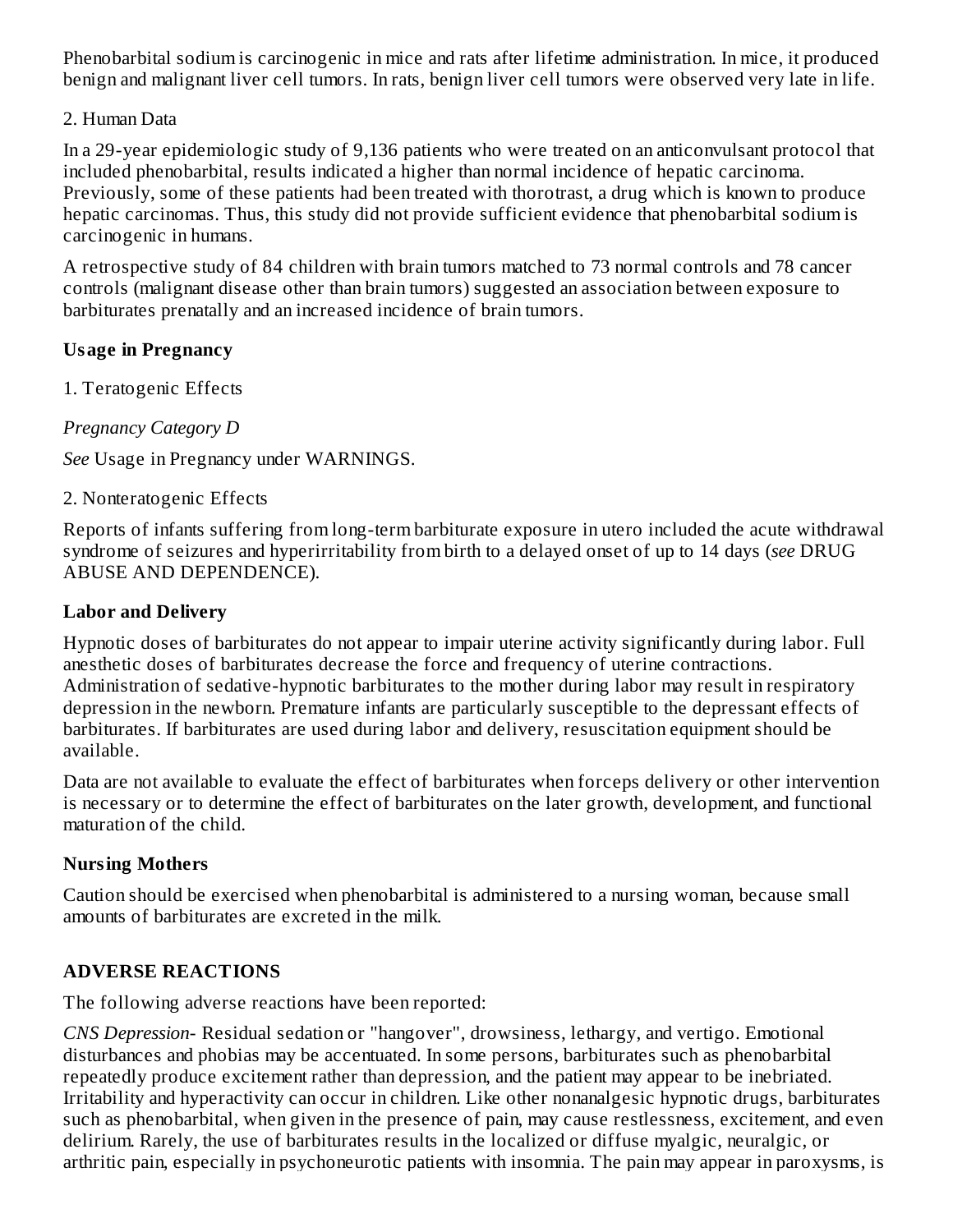most intense in the early morning hours, and is most frequently located in the region of the neck, shoulder girdle, and upper limbs. Symptoms may last for days after the drug is discontinued.

*Respiratory/Circulatory*- Respiratory depression, apnea, circulatory collapse.

*Allergic*- Acquired hypersensitivity to barbiturates consists chiefly in allergic reactions that occur especially in persons who tend to have asthma, urticaria, angioedema, and similar conditions.

Hypersensitivity reactions in the category include localized swelling, particularly of the eyelids, cheeks or lips, and erythematous dermatitis. Rarely exfoliative dermatitis (e.g., Stevens-Johnson syndrome and toxic epidermal necrolysis) may be caused by phenobarbital and can prove fatal. The skin eruption may be associated with fever, delirium, and marked degenerative changes in the liver and other parenchymatous organs. In a few cases, megaloblastic anemia has been associated with the chronic use of phenobarbital.

*Other*- Nausea and vomiting; headache, osteomalacia.

The following adverse reactions and their incidence were compiled from surveillance of thousands of hospitalized patients who received barbiturates. Because such patients may be less aware of the milder adverse effects of barbiturates, the incidence of these reactions may be somewhat higher in fully ambulatory patients.

## **More than 1 in 100 Patients**

The most common adverse reaction, estimated to occur at a rate of 1 to 3 patients per 100, is:

*Nervous System:* Somnolence

## **Less than 1 in 100 Patients**

Adverse reactions estimated to occur at a rate of less than 1 in 100 patients are listed below, grouped by organ system and by decreasing order of occurrence:

*Nervous System:* Agitation, confusion, hyperkinesia, ataxia, CNS depression, nightmares, nervousness, psychiatric disturbance, hallucinations, insomnia, anxiety, dizziness, abnormality in thinking.

*Respiratory System:* Hypoventilation, apnea

*Cardiovascular System:* Bradycardia, hypotension, syncope

*Digestive System:* Nausea, vomiting, constipation

*Other Reported Reactions:* Headache, injections site reactions, hypersensitivity reactions (angioedema, skin rashes, exfoliative dermatitis), fever, liver damage, megaloblastic anemia following chronic phenobarbital use.

# **DRUG ABUSE AND DEPENDENCE**

# **Controlled Substance**

Phenobarbital is a Schedule IV drug.

# **Dependence**

Barbiturates may be habit forming. Tolerance, psychological dependence, and physical dependence may occur, especially following prolonged use of high doses of barbiturates. Daily administrations in excess of 400 mg of pentobarbital or secobarbital for approximately 90 days is likely to produce some degree to physical dependence. A dosage of 600 to 800 mg taken for at least 35 days is sufficient to produce withdrawal seizures. The average daily dose for the barbiturate addict is usually about 1.5 g. As tolerance to barbiturates develops, the amount needed to maintain the same level of intoxication increases; tolerance to a fatal dosage, however, does not increase more than twofold. As this occurs,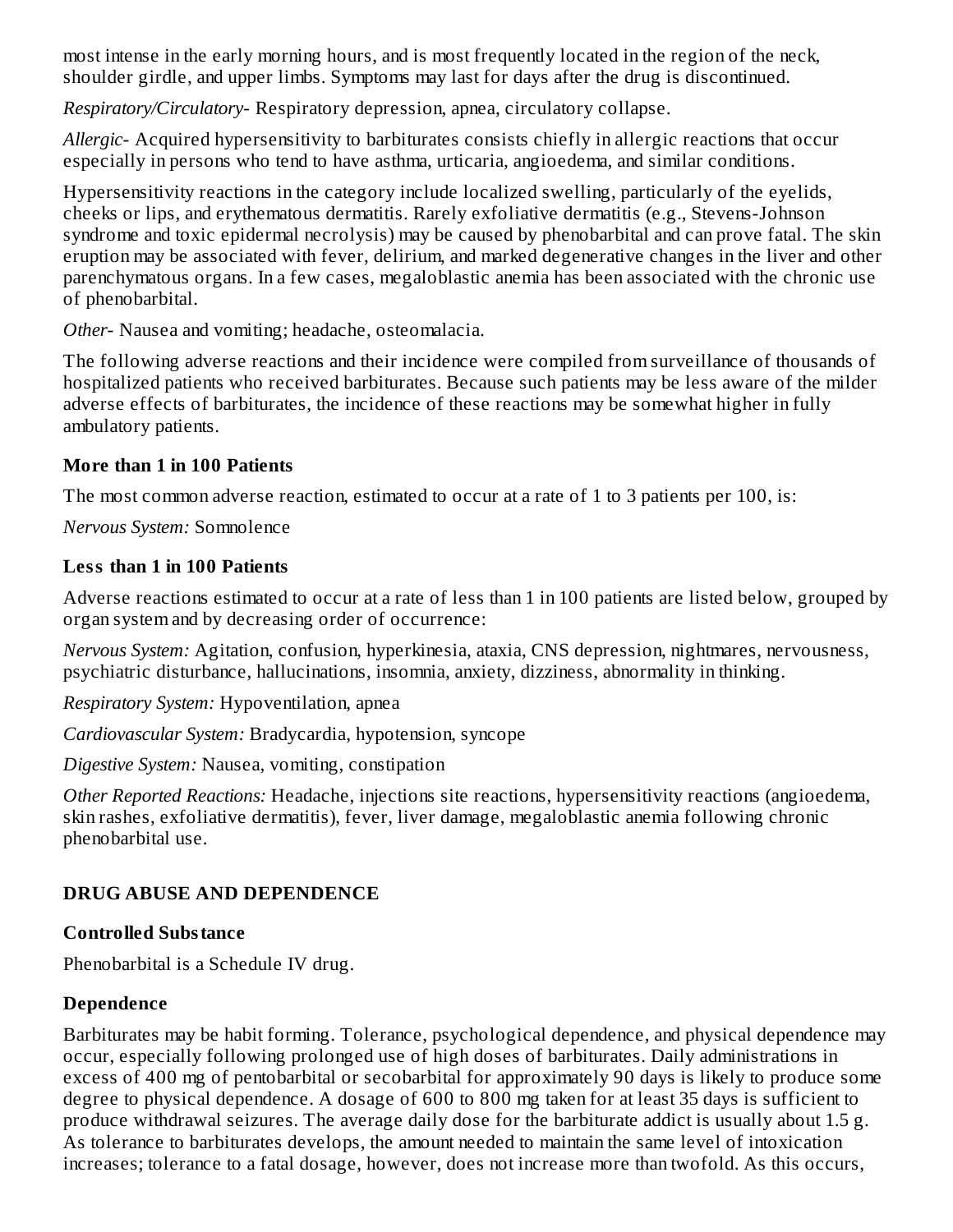the margin between intoxicating dosage and fatal dosage becomes smaller. Symptoms of acute intoxication with barbiturates include unsteady gait, slurred speech, and sustained nystagmus. Mental signs of chronic intoxication include confusion, poor judgment, irritability, insomnia, and somatic complaints.

Symptoms of barbiturate dependence are similar to those of chronic alcoholism. If an individual appears to be intoxicated with alcohol to a degree that is radically disproportionate to the amount of alcohol in his or her blood, the use of barbiturates should be suspected. The lethal dose of a barbiturate is far less if alcohol is also ingested.

The symptoms of barbiturate withdrawal can be severe and may cause death. Minor withdrawal symptoms may appear 8 to 12 hours after the last dose of a barbiturate. These symptoms usually appear in the following order: anxiety, muscle twitching, tremor or hands and fingers, progressive weakness, dizziness, distortion in visual perception, nausea, vomiting, insomnia, and orthostatic hypotension. Major withdrawal symptoms (convulsions and delirium) may occur within 16 hours and last up to 5 days after abrupt cessation of barbiturates. The intensity of withdrawal symptoms gradually declines over a period of approximately 15 days. Individuals susceptible to barbiturate abuse and dependence include alcoholics and opiate abusers as well as other sedative-hypnotic and amphetamine abusers.

Drug dependence on barbiturates arises from repeated administration of a barbiturate or agent with barbiturate-like effect on a continuous basis, generally in amounts exceeding therapeutic dose levels. The characteristics of drug dependence on barbiturates include: (a) a strong desire or need to continue taking the drug; (b) a tendency to increase the dose; (c) a psychic dependence on the effects of the drug related to subjective and individual appreciation of those effects; and (d) a physical dependence on the effects of the drug, requiring its presence for maintenance of homeostasis and resulting in a definite, characteristic and self-limited abstinence syndrome when the drug is withdrawn.

Treatment of barbiturate dependence consists of cautious and gradual withdrawal of the drug. Barbiturate-dependent patients can be withdrawn by using a number of different withdrawal regimens. In all cases, withdrawal requires an extended period of time. One method involves substituting a 30-mg dose of phenobarbital for each 100- to 200-mg dose of barbiturate that the patient has been taking. The total daily amount of phenobarbital is then administered in 3 or 4 divided doses, not to exceed 600 mg daily. If signs of withdrawal occur on the first day of treatment, a loading dose of 100 to 200 mg of phenobarbital may be administered IM in addition to the oral dose. After stabilization on phenobarbital, the total daily dose is decreased by 30 mg/day as long as withdrawal is proceeding smoothly. A modification of this regimen involves initiating treatment at the patient's regular dosage level and decreasing the daily dosage by 10% if tolerated by the patient.

Infants who are physically dependent on barbiturates may be given phenobarbital, 3 to 10 mg/kg/day. After withdrawal symptoms (hyperactivity, disturbed sleep, tremors, and hyperreflexia) are relieved, the dosage of phenobarbital should be generally decreased and completely withdrawn over a 2-week period.

## **OVERDOSAGE**

## **Signs and Symptoms**

The onset of symptoms following a toxic oral exposure to phenobarbital may not occur until several hours following ingestion. The toxic dose of barbiturates varies considerably. In general, an oral dose of 1 g of most barbiturates produces serious poisoning in an adult. Death commonly occurs after 2 to 10 g of ingested barbiturate. The sedated, therapeutic blood levels of phenobarbital range between 5 to 40 mcg/mL; the usual lethal blood level ranges from 100 to 200 mcg/mL. Barbiturate intoxication may be confused with alcoholism, bromide intoxication, and various neurologic disorders. Potential tolerance must be considered when evaluating significance of dose and plasma concentration.

The manifestations of a long-acting barbiturate in overdose include nystagmus, ataxia, CNS depression,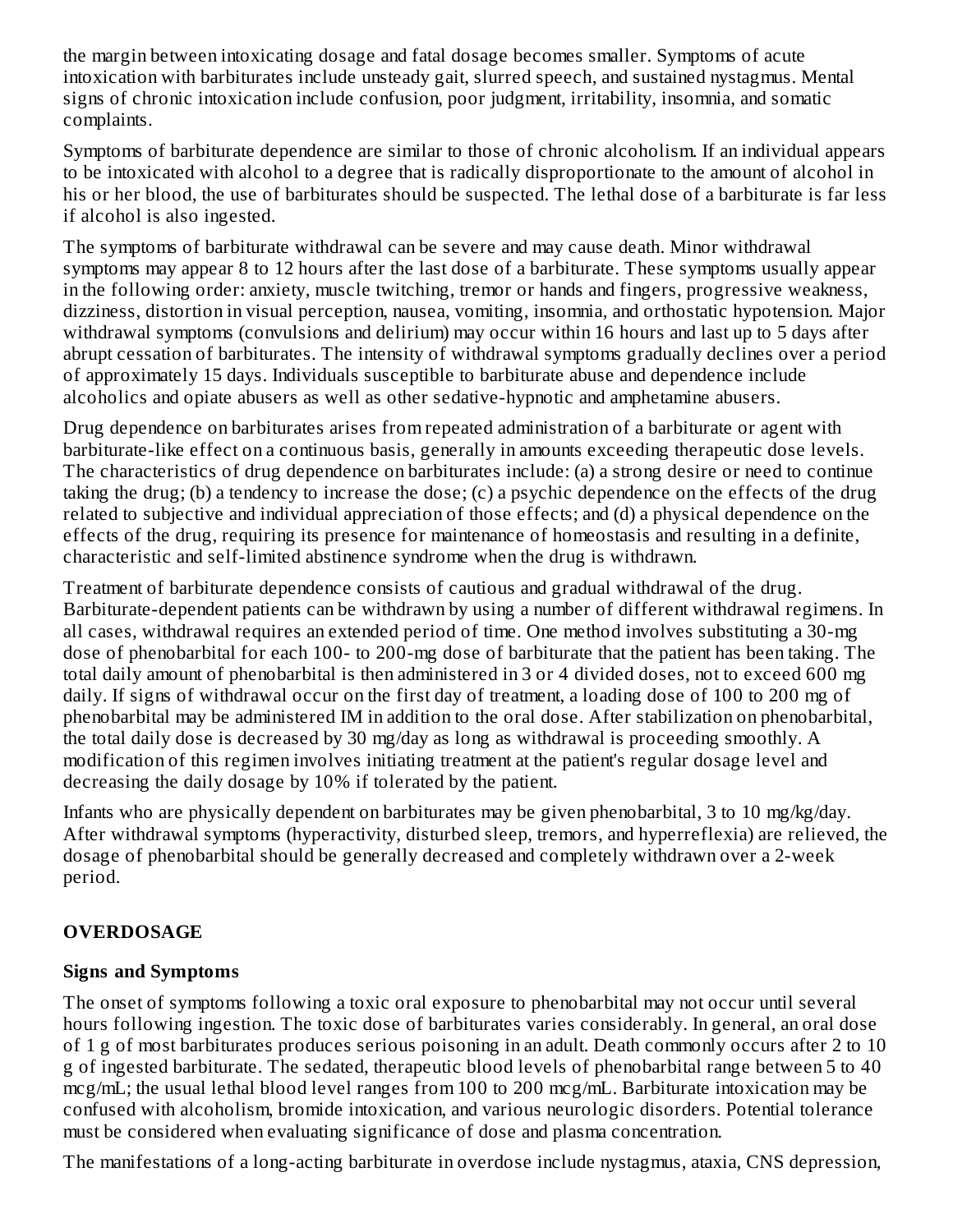respiratory depression, hypothermia, and hypotension. Other findings may include absent or depressed reflexes and erythematous or hemorrhagic blisters (primarily at pressure points). Following massive exposure to phenobarbital, pulmonary edema, circulatory collapse with loss of peripheral vascular tone, cardiac arrest, and death may occur.

In extreme overdose, all electrical activity in the brain may cease, in which case a "flat"EEG normally equated with clinical death should not be accepted. This effect is fully reversible unless hypoxic damage occurs.

Consideration should be given to the possibility of barbiturate intoxication even in situations that appear to involve trauma.

Complications such as pneumonia, pulmonary edema, cardiac arrhythmias, congestive heart failure, and renal failure may occur. Uremia may increase CNS sensitivity to barbiturates if renal function is impaired. Differential diagnosis should include hypoglycemia, head trauma, cerebrovascular accidents, convulsive states and diabetic coma.

## **Treatment**

To obtain up-to-date information about the treatment of overdose, a good resource is your certified Regional Poison Control Center. Telephone numbers of certified poison control centers are listed in the *Physicians' Desk Reference (PDR)*. In managing overdosage, consider the possibility of multiple drug overdoses, interaction among drugs, and unusual drug kinetics in your patient.

Protect the patient's airway and support ventilation and perfusion. Meticulously monitor and maintain, within acceptable limits, the patients vital signs, blood gases, serum electrolytes, etc. Absorption of drugs from the gastrointestinal tract may be decreased by giving activated charcoal, which, in many cases, is more effective then emesis or lavage; consider charcoal instead of or in addition to gastric emptying. Repeated doses of charcoal over time may hasten elimination of some drugs that have been absorbed. Safeguard the patient's airway when employing gastric emptying or charcoal.

Alkalinization of urine hastens phenobarbital excretion, but dialysis and hemoperfusion are more effective and cause less troublesome alteration in electrolyte equilibrium. If the patient has chronically abused sedatives, withdrawal reactions may be manifest following acute overdose.

#### **To report an advers e event pleas e contact 1 888-514-4727.**

## **DOSAGE AND ADMINISTRATION**

The dose of phenobarbital must be individualized with full knowledge of it particular characteristics. Factors of consideration are the patients age, weight, and condition.

## **Sedation**

For sedation, the drug may be administered in single doses of 30 to 120 mg repeated at intervals; frequency will be determined by the patient's response. It is generally considered that no more than 400 mg of phenobarbital should be administered during a 24-hour period.

*Adults:* Daytime Sedation: 30 to 120 mg daily in 2 to 3 divided doses.

*Oral Hypnotic:* 100 to 200 mg

## **Anticonvulsant Us e**

Clinical laboratory reference values should be used to determine the therapeutic anticonvulsant level of phenobarbital in the serum. To achieve the blood levels considered therapeutic in pediatric patients, higher per-kilogram dosages are generally necessary for phenobarbital and most other anticonvulsants. In pediatric patients and infants, phenobarbital at a loading dose to 15 to 20 mg/kg produces blood levels of about 20 mcg/mL shortly after administration.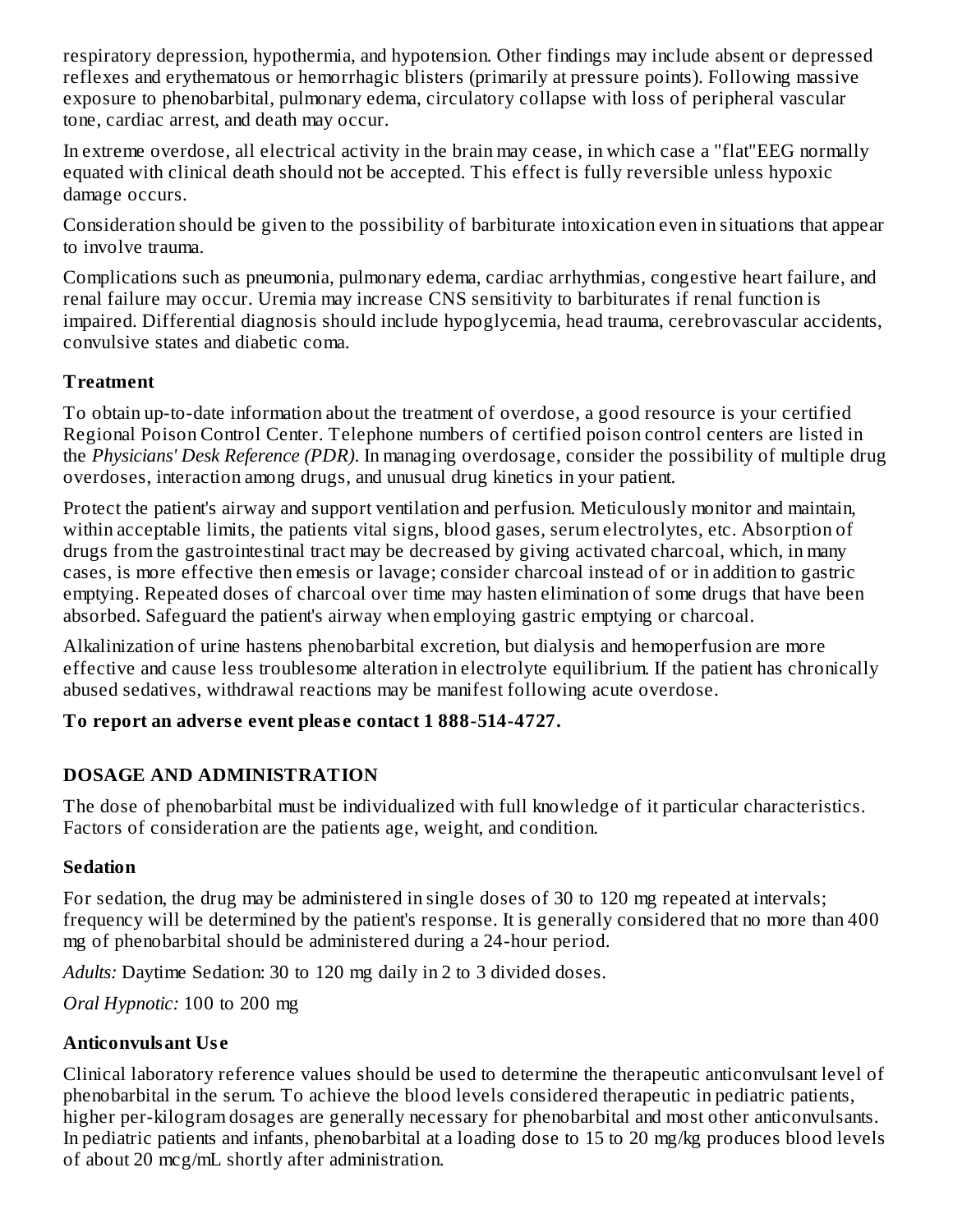Phenobarbital has been used in the treatment and prophylaxis of febrile seizures. However, it has not been established that prevention of febrile seizures influences the subsequent development of epilepsy.

Adults: 60 to 200 mg/day.

Pediatric Patients: 3 to 6 mg/kg/day.

#### **Special Patient Population**

Dosage should be reduced in the elderly or debilitated because these patients may be more sensitive to barbiturates. Dosage should be reduced for patients with impaired renal function or hepatic disease.

#### **HOW SUPPLIED**

Phenobarbital Oral Solution 20 mg/5 mL is supplied in 1 Pint (473mL) bottles, NDC 54932-501-81.

Contains alcohol, 15%

Dispense in a tight, light-resistant container as defined in the USP/NF with a child-resistant closure. Shake well before use.

Keep tightly closed. Store at 20° - 25°C (68° - 77°F) [see USP Controlled Room Temperature].

#### **DISTRIBUTED BY:**

ATLANTIC BIOLOGICALS CORP.

20101 NE 16TH PLACE

MIAMI, FL 33179

#### **PRINCIPAL DISPLAY PANEL**

NDC 17856-0502-01

PHENOBARBITAL ORAL SOLUTION, USP 5mL

CIV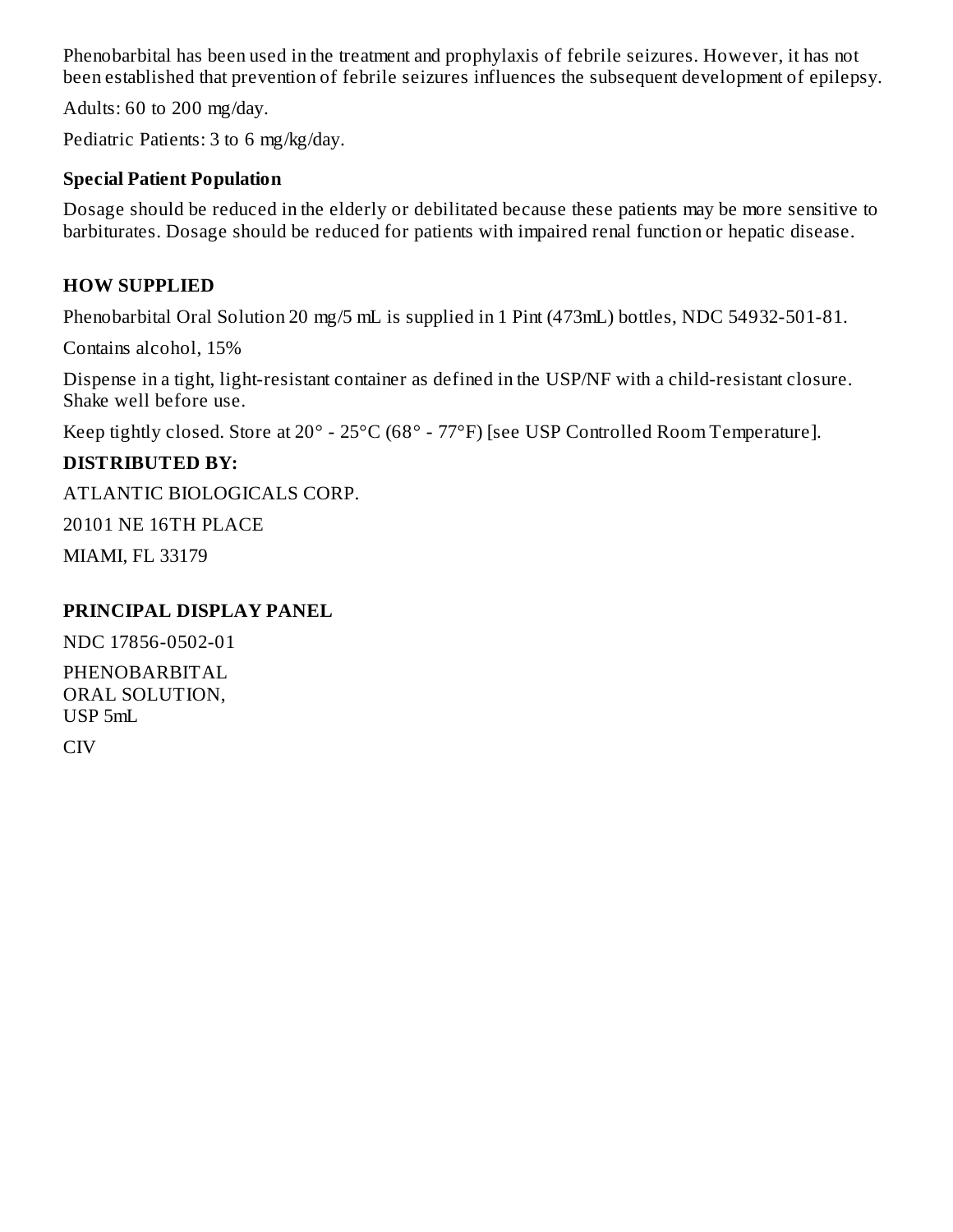# 17856-0502-01 PHENOBARBITAL ORAL SOLUTION 20 MG/5 ML

Rev.01/19 LEXISE

43

See package insert for indications and dosage schedule

Store at 20°-25°C(68°-77°F)[see USP Controlled Room Temperature]. \*SHAKE WELL\* ALCOHOL 15%<br>KEEP OUT OF THE REACH OF CHILDREN

17856-0502-01 PHENOBARBITAL

Dosage: 5 ML

Qty: 72 Cups



GTIN: 1785605021 S/N: 00000000000002 Exp: 04/03/20 Lot: 000000

CIV

17856050201

Packaged by: Unit Dose Solutions Morrisville, NC 27560

Distributed by: AtlanticBiologicals Corp, Miami FI 33179

Call to Reorder: 800.509.7592

 $\sim$ 

NDC 17856-0502-02

PHENOBARBITAL ORAL SOLUTION, USP 5mL

CIV

 $\mathcal{E}$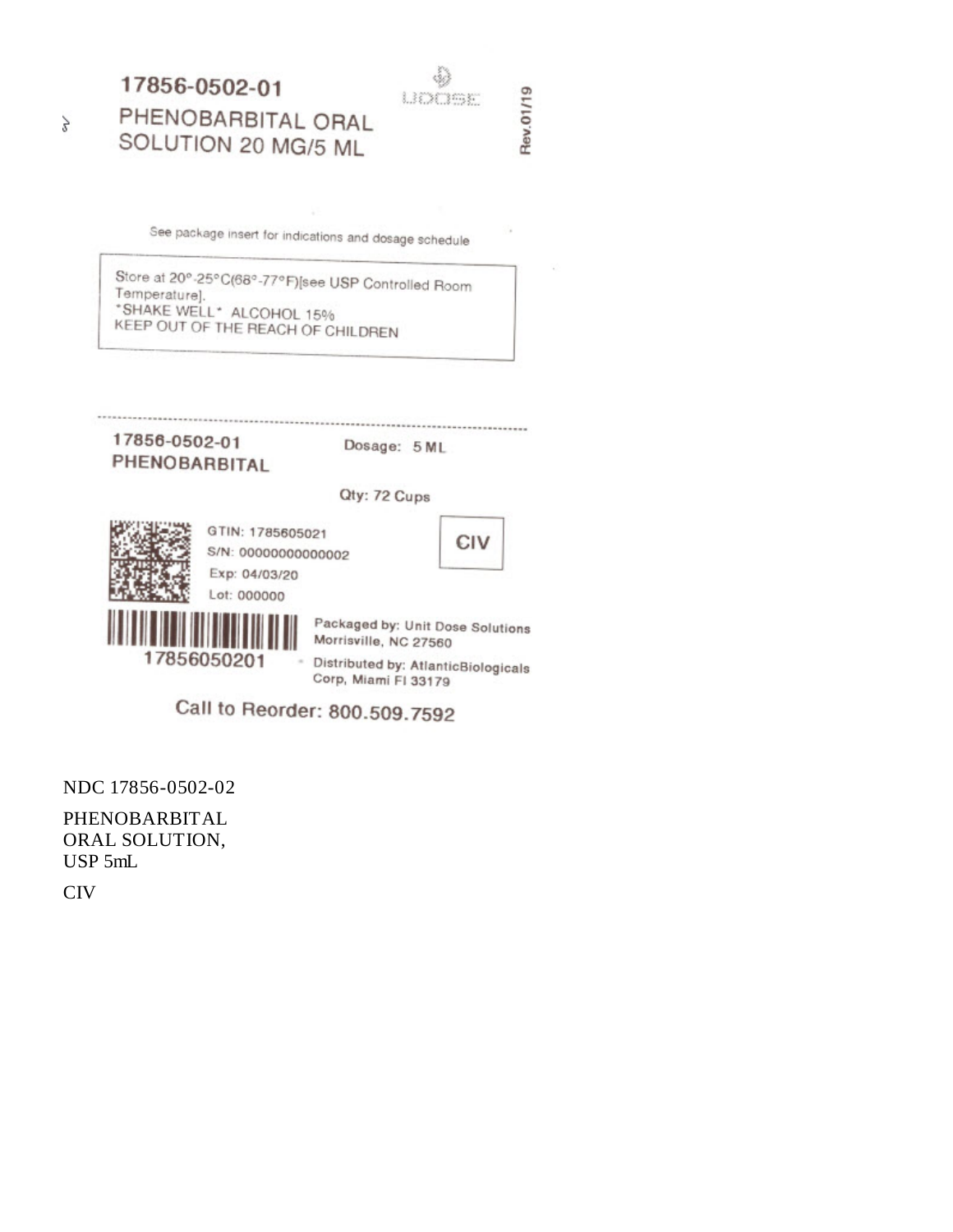#### 17856-0502-02 LIDGEE PHENOBARBITAL ORAL SOLUTION 30 MG/7.5 ML

See package insert for indications and dosage schedule

Store at 20°-25°C(68°-77°F)[see USP Controlled Room Temperature]. \*SHAKE WELL\* ALCOHOL 15% KEEP OUT OF THE REACH OF CHILDREN

17856-0502-02 PHENOBARBITAL Dosage: 7.5 ASL

41

Rev.01/19

Qty: 72 Cups



GTIN: 1785605022 S/N: 00000000000002 Exp: 04/03/20 Lot: 000000

CIV

...........

Packaged by: Unit Dose Solutions Morrisville, NC 27560

Distributed by: AtlanticBiologicals Corp, Miami FI 33179

Call to Reorder: 800.509.7592

#### **PRINCIPAL DISPLAY PANEL**

17856050202

NDC 17856-0502-03

PHENOBARBITAL ORAL SOLUTION, USP 5mL SYRINGE

CIV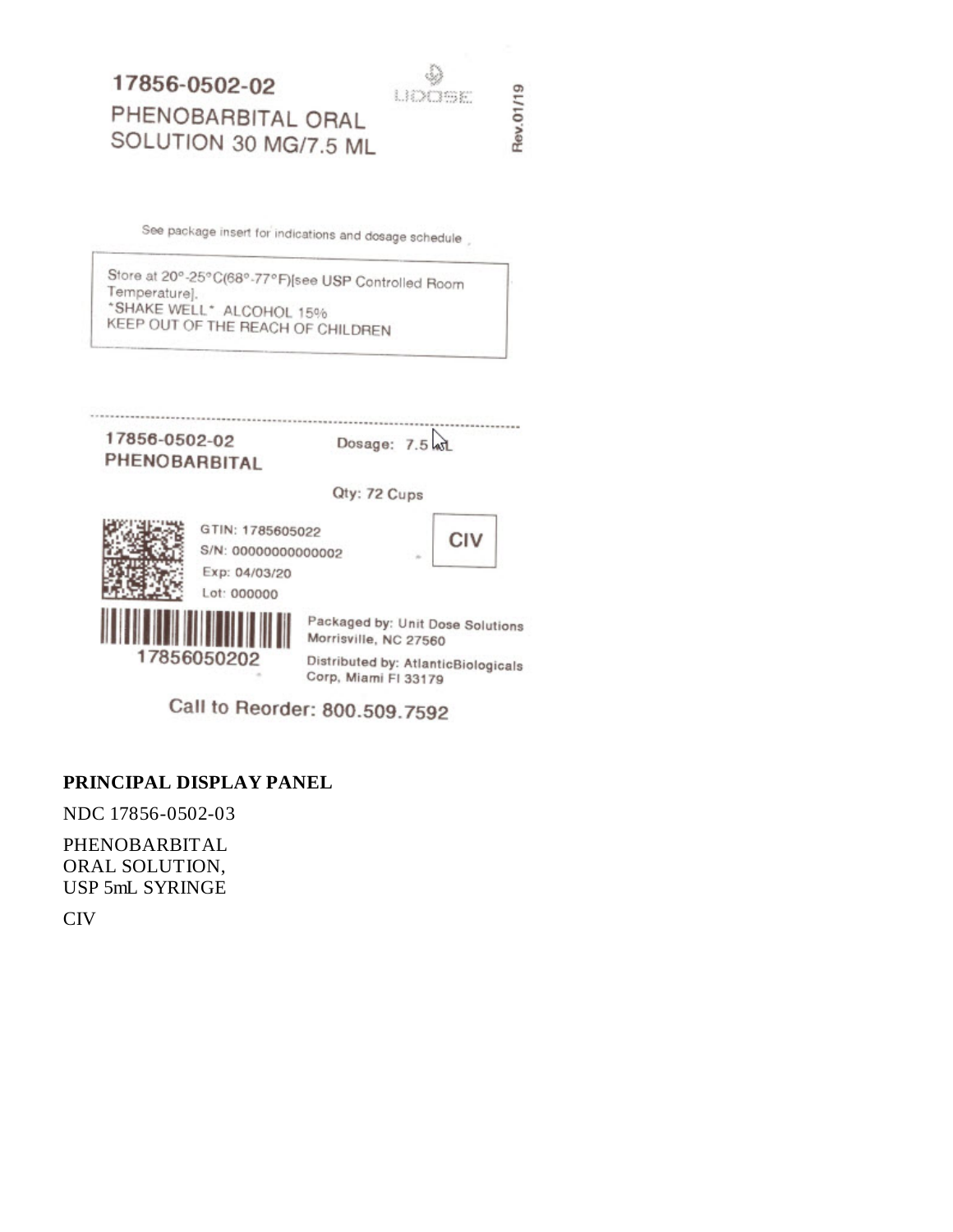#### 17856-0502-03 LEXISE PHENOBARBITAL ORAL SOLUTION, USP 20 MG/5 ML

Rev.01/19

See package insert for indications and dosage schedule

Store at 20°-25°C (68°-77°f)[see USP Controlled Room Temperature]. Alcohol 15% \*\*\*\* Keep this and all Medication out of the reach of children

17856-0502-03 Dosage: 5 ML ENFIT SYR PHENOBARBITAL Qty: 48 ENFIT SYR GTIN: 1785605023 CIV S/N: 00000000000001 Exp: 11/09/19 Lot: 000000 Packaged by: Unit Dose Solutions Morrisville, NC 27560

17856050203

Distributed by: AtlanticBiologicals Corp, Miami FI 33179

Call to Reorder: 800.509.7592

| <b>PHENOBARBITAL</b><br>phenobarbital liquid                        |                                   |                     |                          |                                   |                   |
|---------------------------------------------------------------------|-----------------------------------|---------------------|--------------------------|-----------------------------------|-------------------|
|                                                                     |                                   |                     |                          |                                   |                   |
| <b>Product Information</b>                                          |                                   |                     |                          |                                   |                   |
| Product Type                                                        | <b>HUMAN</b><br>PRESCRIPTION DRUG | Item Code (Source)  |                          | NDC:17856-<br>0502(NDC:54932-501) |                   |
| <b>Route of Administration</b>                                      | ORAL                              | <b>DEA Schedule</b> |                          | C <sub>IV</sub>                   |                   |
|                                                                     |                                   |                     |                          |                                   |                   |
| <b>Active Ingredient/Active Moiety</b>                              |                                   |                     |                          |                                   |                   |
| <b>Ingredient Name</b>                                              |                                   |                     | <b>Basis of Strength</b> |                                   | Strength          |
| Phenobarbital (UNII: YQE403BP4D) (Phenobarbital - UNII: YQE403BP4D) |                                   |                     | Phenobarbital            |                                   | $20$ mg in $5$ mL |
|                                                                     |                                   |                     |                          |                                   |                   |
| <b>Inactive Ingredients</b>                                         |                                   |                     |                          |                                   |                   |
| <b>Ingredient Name</b>                                              |                                   |                     |                          | <b>Strength</b>                   |                   |